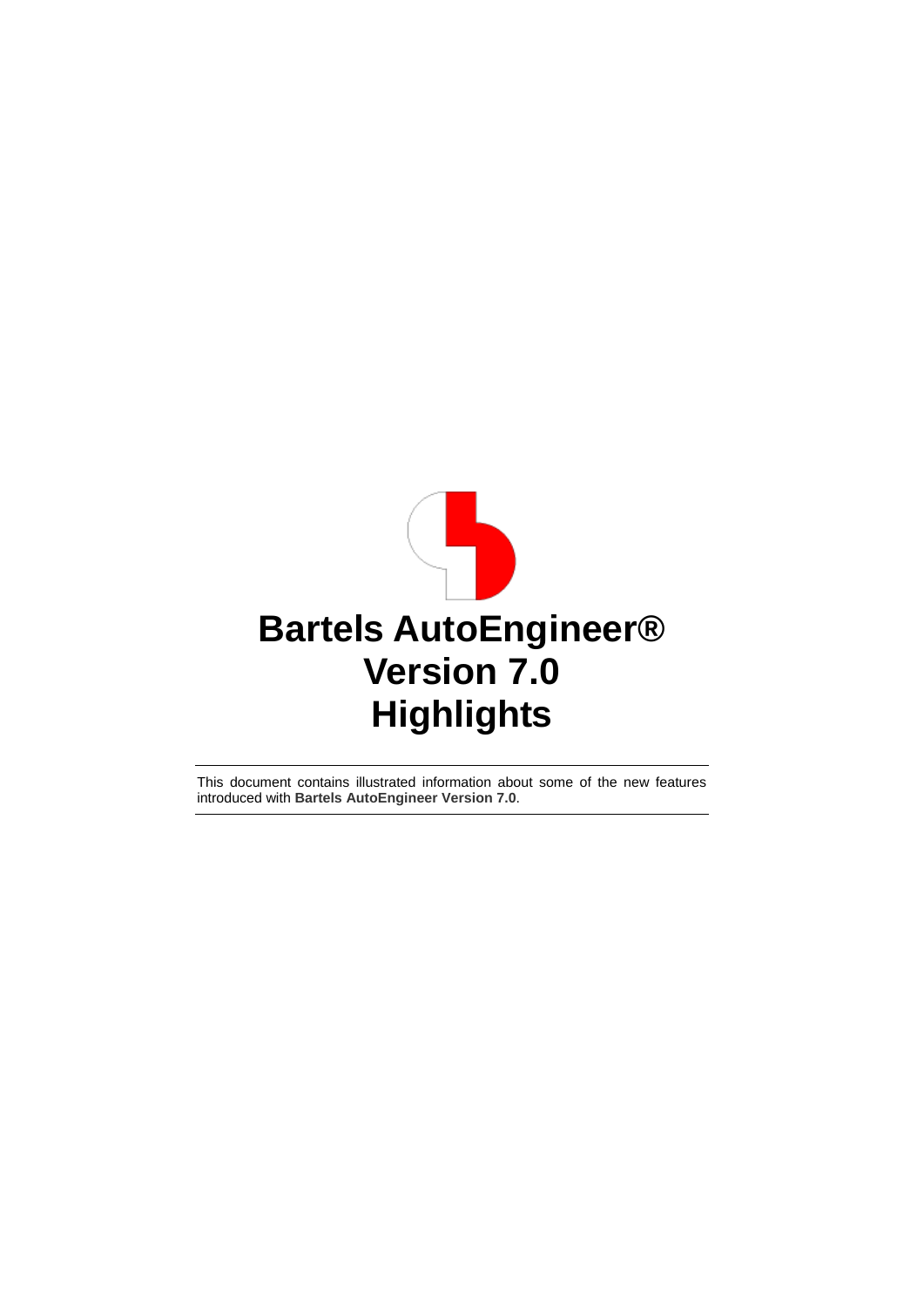#### **Bartels AutoEngineer Version 7.0 Highlights**

Published by: Bartels System GmbH, Erding Last printing: November 2007

The information contained in the **Bartels AutoEngineer** publications as well as the products and/or programs described therein are subject to change without notice and should not be construed as a commitment by Bartels System.

Although Bartels System has gone to great effort to verify the integrity of the information provided with the **Bartels AutoEngineer** publications, these publications could contain technical inaccuracies or typographical errors. Bartels System shall not be liable for errors contained therein or for incidental consequential damages in connection with the furnishing, performance or use of this material. Bartels System appreciates readers' and/or users' comments in order to improve these publications and/or the products described therein. Changes are periodically made to the information therein. These changes will be incorporated in new editions of the **Bartels AutoEngineer** publications.

All rights reserved. No part of the **Bartels AutoEngineer** publications may be reproduced, stored in a retrieval system, translated, transcribed or transmitted, in any form or by any means manual, electric, electronic, electromagnetic, mechanical, chemical, optical or otherwise without prior express written permission from Bartels System.

**Bartels AutoEngineer®**, **Bartels Router®** and **Bartels Autorouter®** are registered trademarks of Bartels System. **Bartels User Language™** and **Bartels Neural Router™** are trademarks of Bartels System. All other products or services mentioned in this publication are identified by the trademarks or service marks of their respective companies or organizations.

> Copyright © 1986-2007 by Oliver Bartels F+E All Rights Reserved Printed in Germany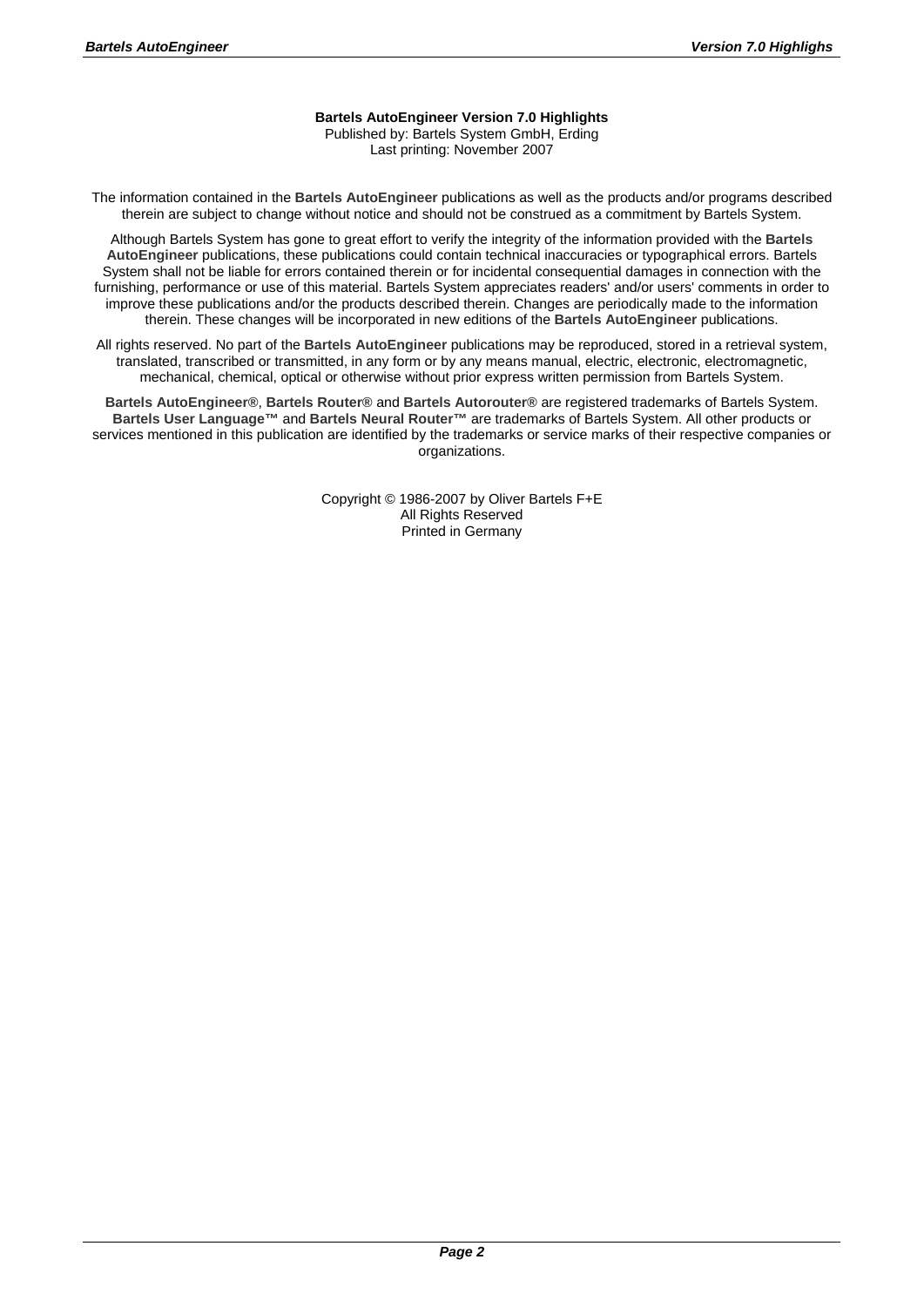#### **Contents**

| Schematic Editor - Symbol Logic Editor Dialog for Alternative Package Type Assignments 5 |  |
|------------------------------------------------------------------------------------------|--|
|                                                                                          |  |
|                                                                                          |  |
|                                                                                          |  |
|                                                                                          |  |
|                                                                                          |  |
|                                                                                          |  |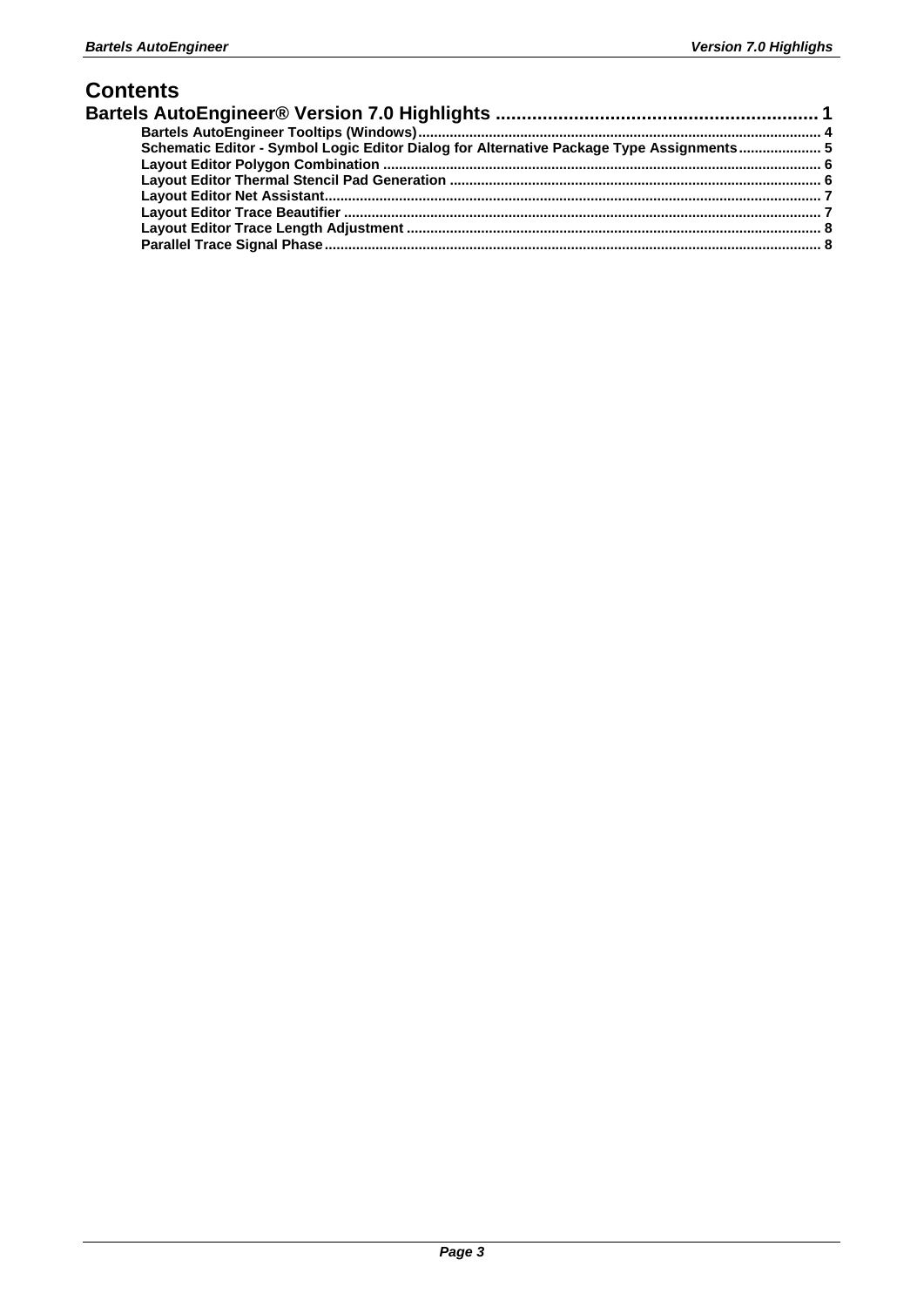## **Bartels AutoEngineer Tooltips (Windows)**

<span id="page-3-0"></span>



Toolbar Function Tooltips





Element Info (optional)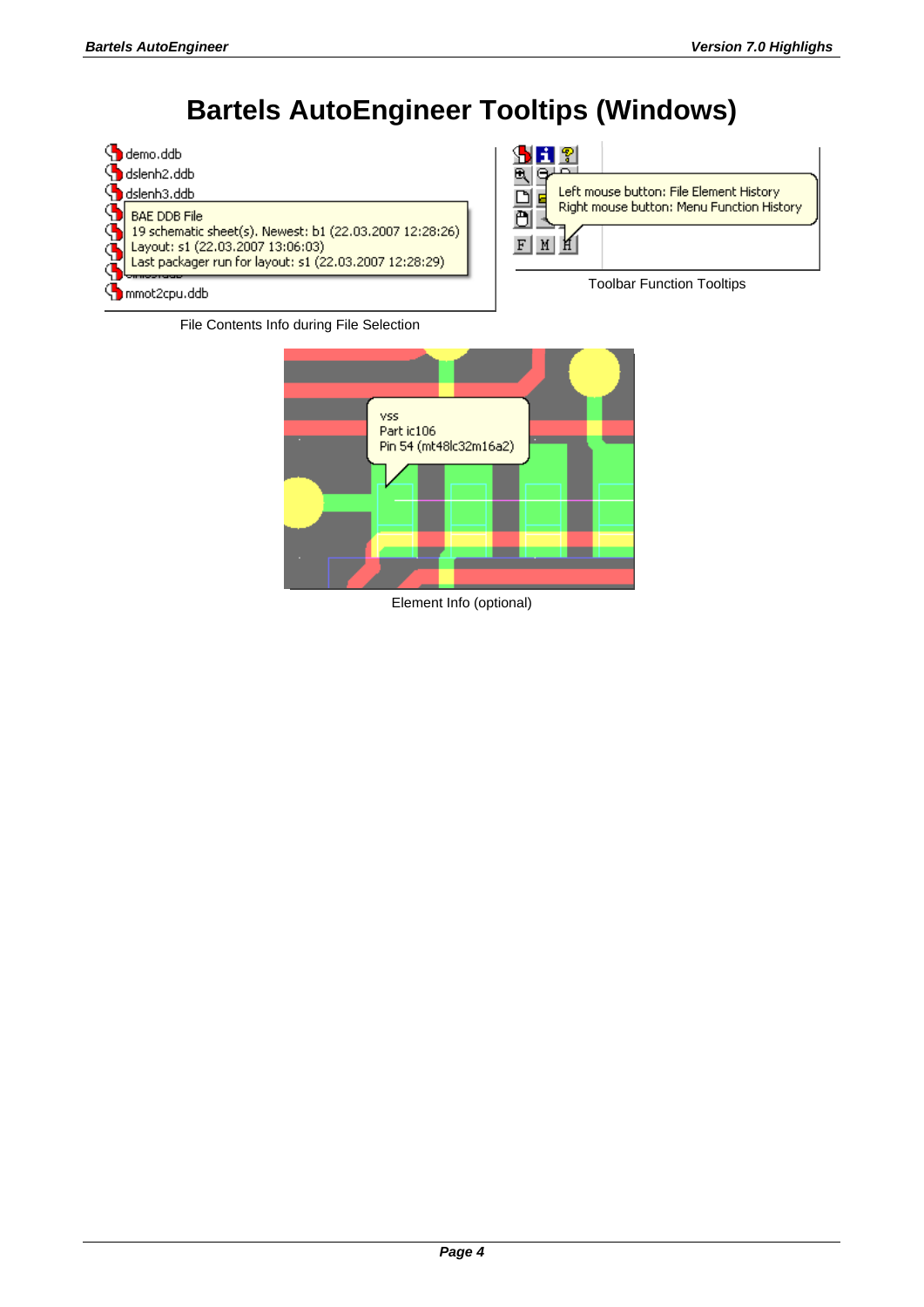#### <span id="page-4-0"></span>**Schematic Editor - Symbol Logic Editor Dialog for Alternative Package Type Assignments**

| Layout Part Macro:                                                                                                                                                                                                                                 | dil8,so8                                                                                                                                                                                                                                                                                                                                  |                                                                                                                                                                                                                                                                                                    |                                                                                                                                                                                                                             |  |
|----------------------------------------------------------------------------------------------------------------------------------------------------------------------------------------------------------------------------------------------------|-------------------------------------------------------------------------------------------------------------------------------------------------------------------------------------------------------------------------------------------------------------------------------------------------------------------------------------------|----------------------------------------------------------------------------------------------------------------------------------------------------------------------------------------------------------------------------------------------------------------------------------------------------|-----------------------------------------------------------------------------------------------------------------------------------------------------------------------------------------------------------------------------|--|
| Apply Pattern:                                                                                                                                                                                                                                     | so <sub>8</sub>                                                                                                                                                                                                                                                                                                                           |                                                                                                                                                                                                                                                                                                    |                                                                                                                                                                                                                             |  |
| Part Macros in Project File :                                                                                                                                                                                                                      | Library Part Macros 'laylib':                                                                                                                                                                                                                                                                                                             |                                                                                                                                                                                                                                                                                                    |                                                                                                                                                                                                                             |  |
| s2512<br>screw_m3_contact<br>sil <sub>2</sub><br>sil3<br>sil6<br>sil8<br>sma_edge<br>sma hs45111<br>sma_js1420711<br>smc<br>so14<br>so16<br>so16r<br>$s$ o $18$<br>so20<br>so28<br>s <sub>08</sub><br>sod323<br>sod6<br>sod80<br>sot143<br>$-1222$ | 154 <sub>smd</sub><br>$\blacktriangle$<br>60a2<br>78 <sub>kx</sub><br>78x<br>$a$ $s1206$<br>accu36<br>accu vl23xx<br>adjhole<br>adimark<br>lakku<br>al elko va a<br>al_elko_va_b<br>al elko va c<br>al_elko_va_d<br>al_elko_va_e<br>al elko va f<br>al elko va g<br>amd10pol<br>amd4pol<br>amd6pol<br>amd8pol<br>$\left\  \cdot \right\ $ | amdsnap2<br>amdsnap4<br>amdsnap6<br>amdsnap8<br>amp_185683<br>amp 4 179373<br>amp_modu_s50_80ps<br>ampglok8<br>b78334 er11<br>bqa256<br>bga256bc<br>bga272<br>bga272ball<br>$b$ ga $304$<br>bga320ball<br>bga388ball<br>bga432ball<br>bga432ball_pth<br>$b$ ga $532$<br>binder 09 0474 08<br>bmark | bmark_r<br>bnc.<br>bncsub<br>boardspec<br>bohrung 3.0<br>bsx<br>c02c64<br>c02d63<br>c02r25<br>c02r30<br>c02r50<br>c03r25<br>c03r45<br>c04r25<br>c04r50<br>c04r50b10<br>c04r60b10<br>c05r50<br>c06r75<br>c06r75b10<br>c06r85 |  |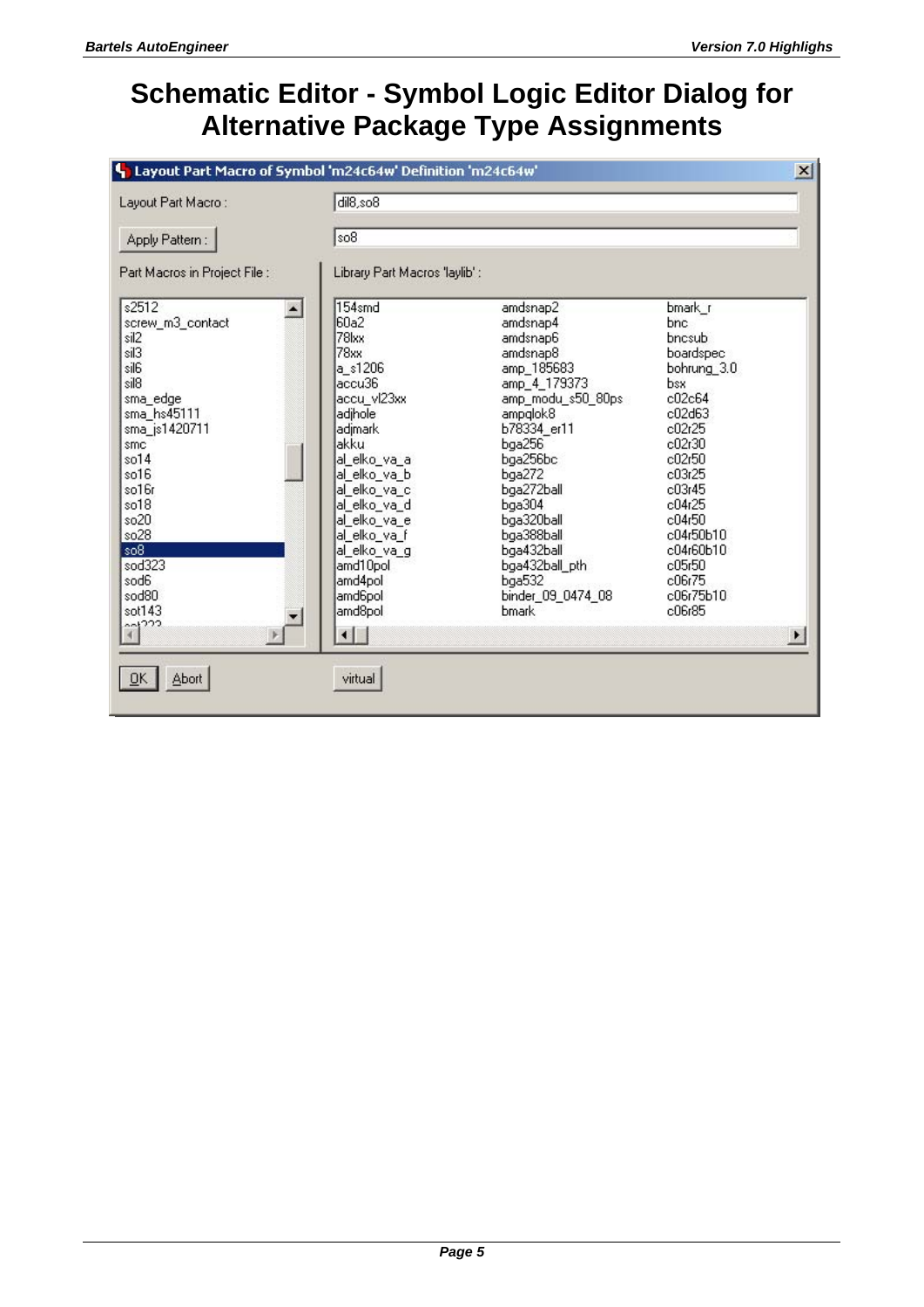# **Layout Editor Polygon Combination**

<span id="page-5-0"></span>







**Layout Editor Thermal Stencil Pad Generation** 

| Tile X Count:      | 18       |                 |
|--------------------|----------|-----------------|
| Tile Y Count:      | 14       |                 |
| Tile Coverage [%]? | 50       |                 |
| Polygon Mode:      | $G$ Area | C Keep Out Area |

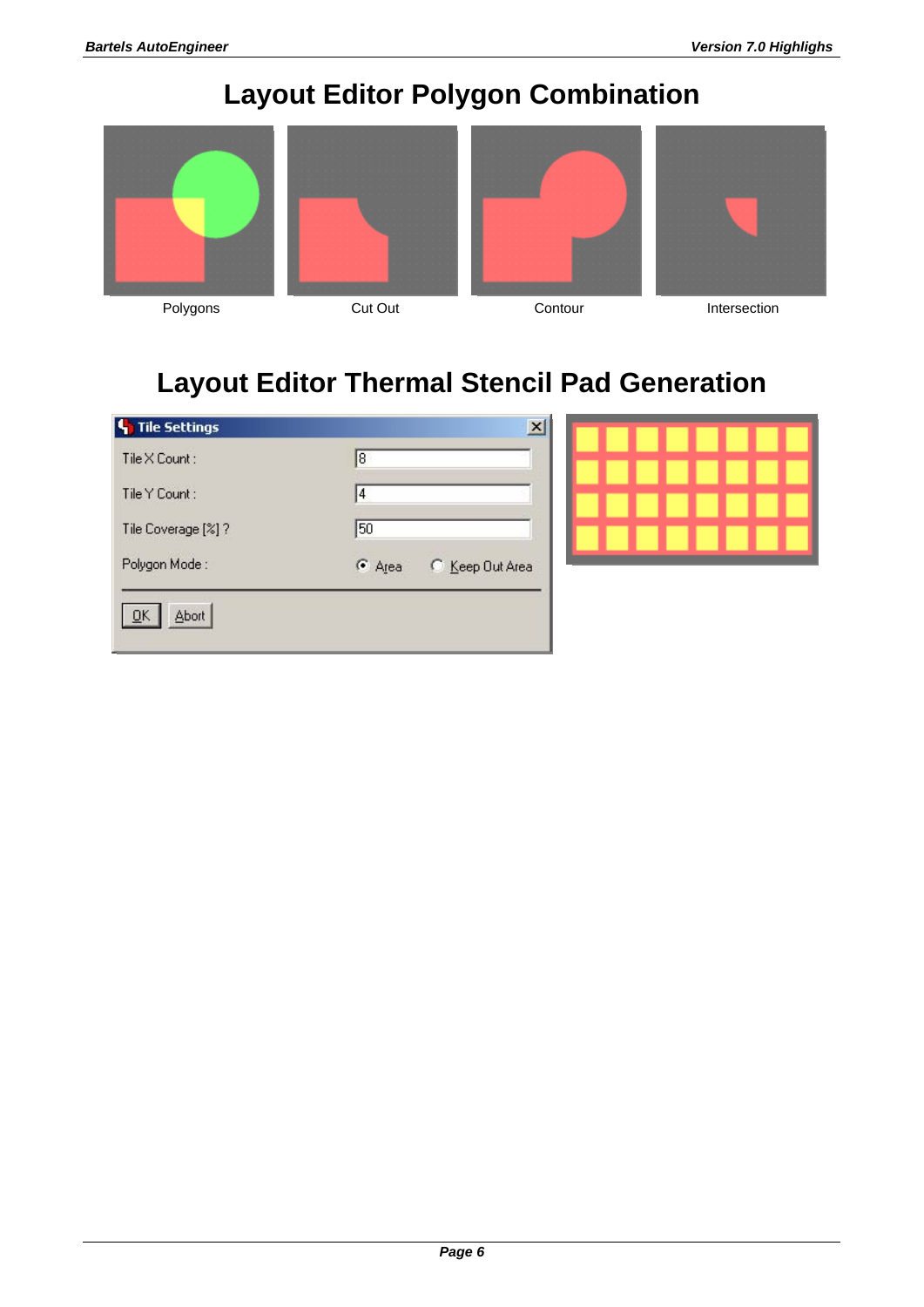<span id="page-6-0"></span>

| <b>F</b> Net Functions                                                                                                                                                                                                                                                                              |               | $\Box$ $\Box$ $\times$ |
|-----------------------------------------------------------------------------------------------------------------------------------------------------------------------------------------------------------------------------------------------------------------------------------------------------|---------------|------------------------|
| Copper Fill Area                                                                                                                                                                                                                                                                                    | Active Copper | Select                 |
| No Layer Default<br>Layer                                                                                                                                                                                                                                                                           |               | Deselect               |
| Highlight                                                                                                                                                                                                                                                                                           | Color Net     | No color               |
| Toggle Net                                                                                                                                                                                                                                                                                          | Toggle Focus  | Reset All              |
| Toggle Airline                                                                                                                                                                                                                                                                                      | Enable All    | <b>Reset All</b>       |
| Zoom to                                                                                                                                                                                                                                                                                             | Zoom Last     | Zoom All               |
| \$ - Attribute Selection<br>/abe0 4 Pins<br>/abe1 4 Pins<br>/abe2 3 Pins<br>/abe3 3 Pins<br>/ams0 3 Pins<br>/ams1 3 Pins<br>/ams2 3 Pins<br>/ams3 4 Pins<br>/aoe 2 Pins<br>/are 5 Pins<br>/awe 5 Pins<br>/cpu_bg 2 Pins<br>/cpu_bgh 2 Pins<br>/cpu_br 3 Pins<br>/opuemu 3 Pins<br>/enrecvado 3 Pins |               |                        |

## **Layout Editor Net Assistant**

Modeless **Layout Editor** dialog with net-specific functions.

## **Layout Editor Trace Beautifier**